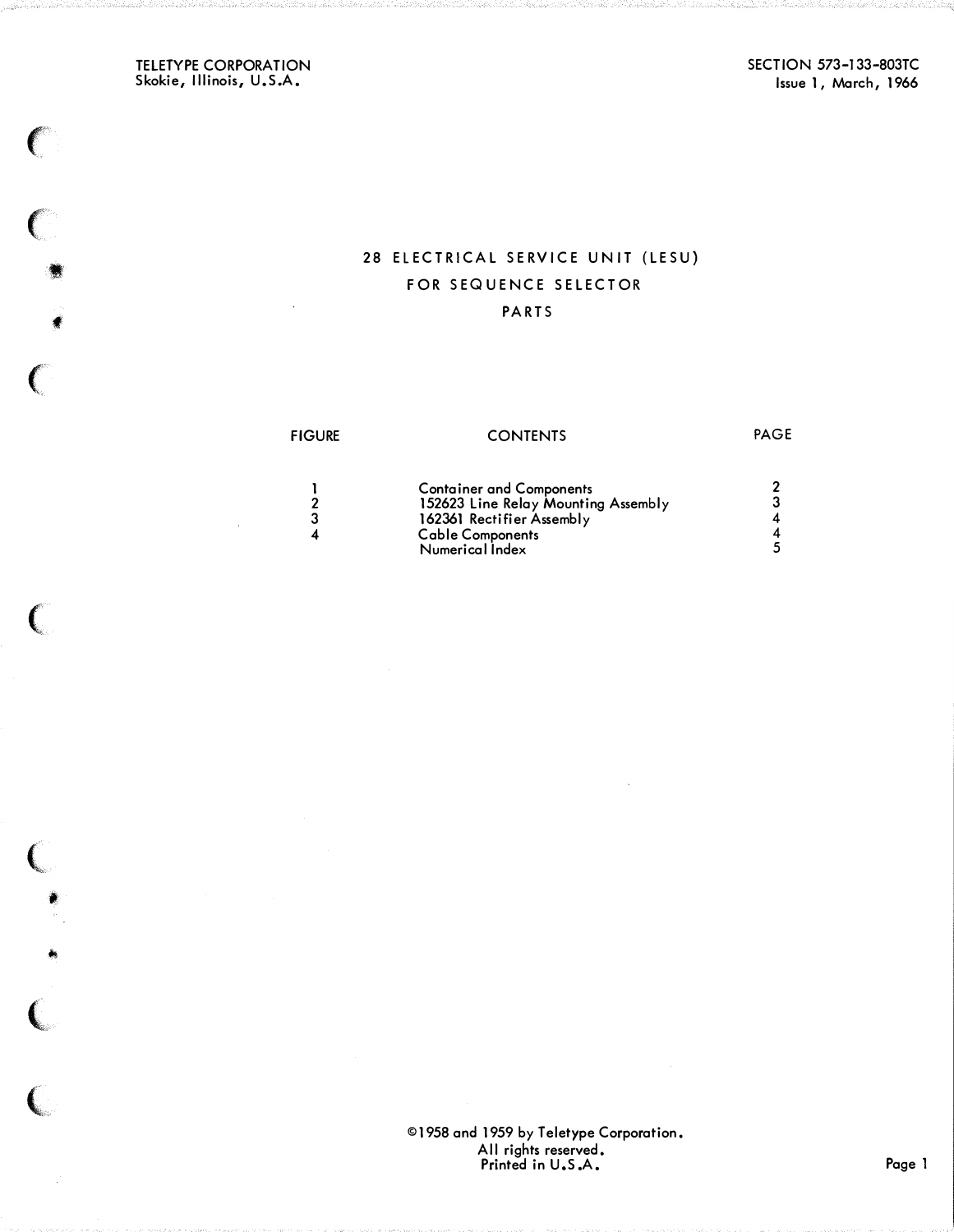

#### FIGURE 1. CONTAINER AND COMPONENTS

Page 2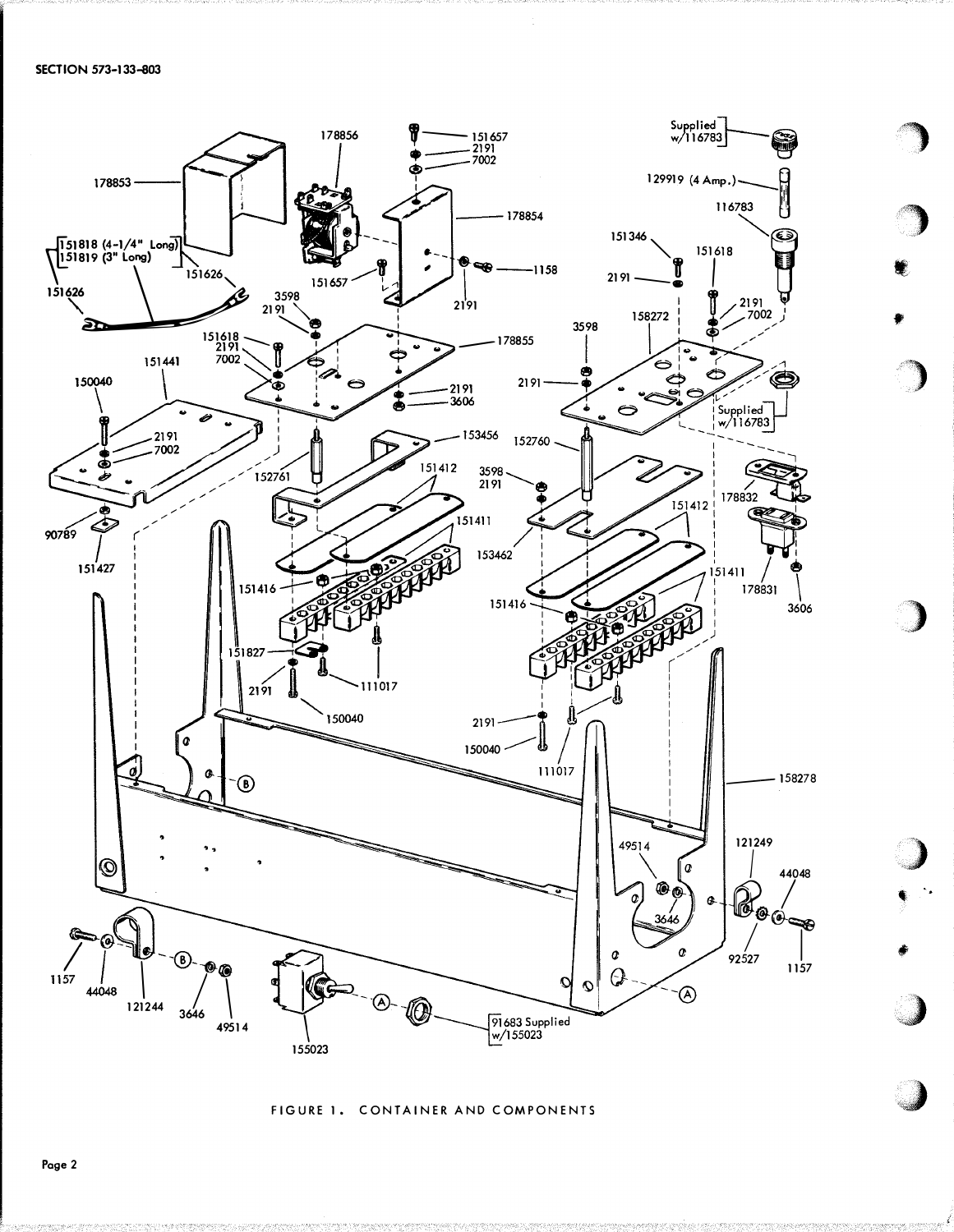

 $\big($ 

 $\overline{\mathbf{C}}$ 

 $\overline{C}$ 

# FIGURE 2. 152623 LINE RELAY MOUNTING ASSEMBLY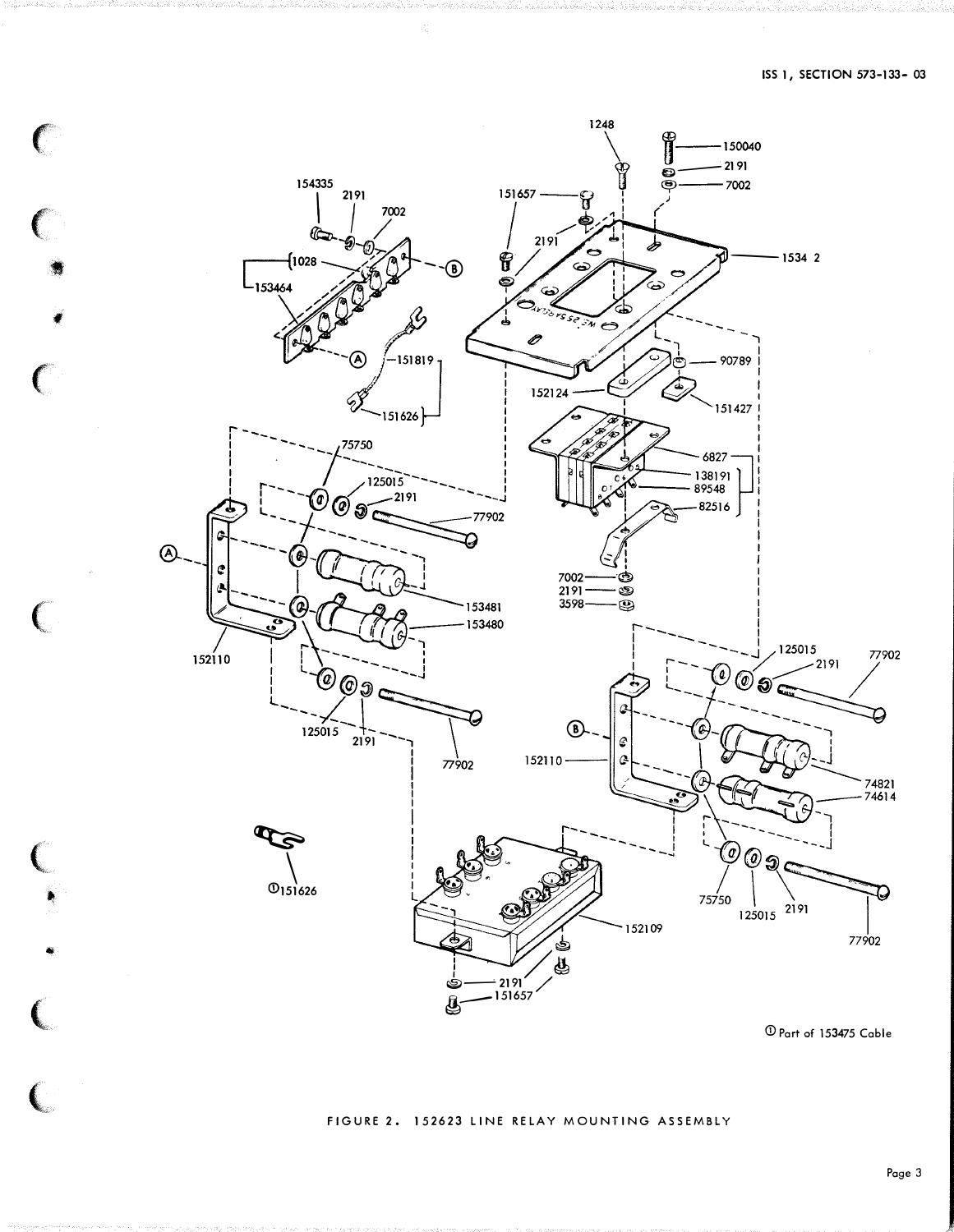

FIGURE 4. CABLE COMPONENTS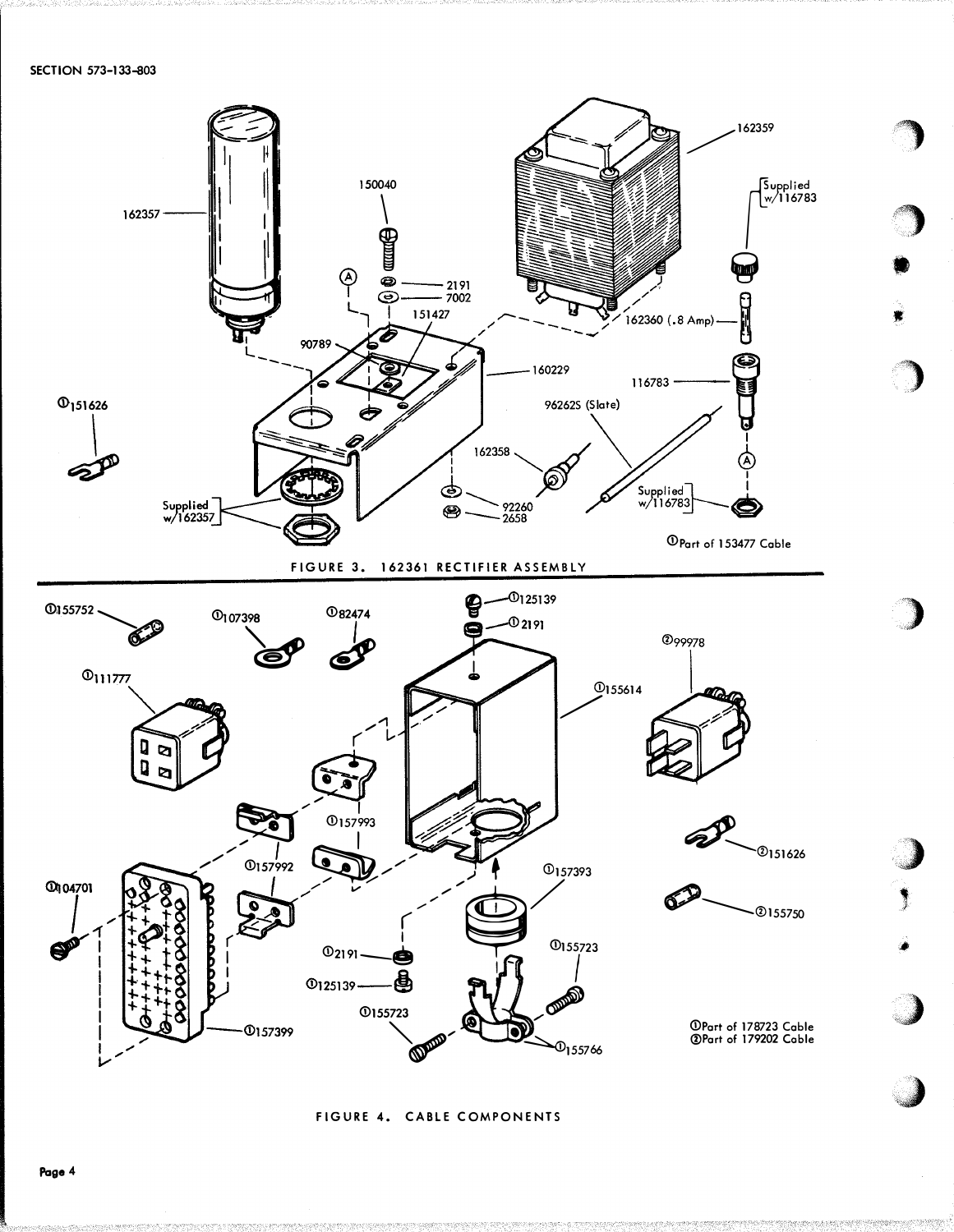## NUMERICAL INDEX

 $\big($ 

 $\big($ 

 $\big($ 

 $\big($ 

 $\big($ 

 $\big($ 

' ..

 $\ell$ 

:;;

•

| Part<br>Number | Description and<br>Page Number           | Part<br>Number | Description and<br>Page Number             | Part<br>Number | Description and<br>Page Number         |
|----------------|------------------------------------------|----------------|--------------------------------------------|----------------|----------------------------------------|
| 1028           | Screw $(4-40 \times 1/4$ Fil) 3          | 121249         | Clamp, Cable (5/8" ID) 2                   | 153482         | Plate, Relay 3                         |
| 1157           | Screw $(8-32 \times 1/2)$ Fil 2          | 125015         | Washer, Flat 3                             | 154335         | Screw (6-40 x 9/32 Fil) 3              |
| 1158           | Screw $(6-32 \times 5/16 \text{ Fil})$ 2 | 125139         | Screw $(4-40 \times 1/8$ Fil) 4            | 155023         | Switch, Toggle (DP-DT) 2               |
| 1248           | Screw $(6-40 \times 1/2 \text{ Flat})$ 3 | 129919         | Fuse (4 Amp) 2                             | 155614         | Cover 4                                |
| 2191           | Washer, Lock 2, 3, 4                     | 138191         | Screw $(3-48 \times 1"$ Rd) 3              | 155723         | Screw $(4-48 \times 1/2$ Fil) 4        |
| 2658           | Nut (6-32 Hex) 4                         | 150040         | Screw (6-40 x 5/8 Fil) 2, 3, 4             | 155750         | Sleeve, Insulating $(3/32$ ID $\times$ |
| 3598           | Nut (6-40 Hex) 2, 3                      | 151346         | Screw $(6-40 \times 3/8)$ Fil) 2           |                | $1/2$ " Lg) 4                          |
| 3606           | Nut (6-40 Hex) 2                         | 151411         | Block, Terminal 2                          | 155752         | Sleeve Insulating $(5/64$ ID x         |
| 3646           | Washer, Lock 2                           | 151412         | Insulator $(1-9)$ 2                        |                | $1/2$ " Lg) 4                          |
| 6827           | Block 3                                  | 151416         | Nut (6-40 Hex) 2                           | 155766         | Clamp, Cable 4                         |
| 7002           | Washer, Flat 2, 3, 4                     | 151427         | Plate, Clamp 2, 3, 4                       | 157393         | Grommet, Rubber 4                      |
| 44048          | Washer, Flat 2                           | 151441         | Plate, Blank (2-3/4" Wide) 2               | 157399         | Connector, Receptacle (35 Pt) 4        |
| 49514          | Nut (8-32 Hex) 2                         | 151618         | Screw $(6-40 \times 7/16 \text{ Fil})$ 2   | 157992         | Bracket 4                              |
| 74614          | Resistor (2600 Ohm) 3                    | 151626         | Terminal 2, 3, 4                           | 157993         | Bracket 4                              |
| 74821          | Resistor (2810 Ohm) 3                    | 151657         | Screw $(6-40 \times 1/4 \text{ Fil})$ 2, 3 | 158272         | Plate, Right Mounting 2                |
| 75750          | Washer, Insulating 3                     | 151818         | Jumper (4-1/4" Black) 2                    | 158278         | Container <sub>2</sub>                 |
| 77902          | Screw $(6-40 \times 2-3/8$ Rd) 3         | 151819         | Jumper (3" Black) 2, 3                     | 160229         | Plate, Mounting 4                      |
| 82474          | Terminal 4                               | 151827         | Strap, Terminal 2                          | 162357         | Capacitor (500 MFD) 4                  |
| 82516          | Spring, Retaining 3                      | 152109         | Filter <sub>3</sub>                        | 162358         | Diode 4                                |
| 89548          | Spring, Contact 3                        | 152110         | Bracket, Resistor Mounting 3               | 162359         | Transformer, Power 4                   |
| 90789          | Washer, Flat 2, 3, 4                     | 152124         | Spacer 3                                   | 162360         | Fuse (.8 Amp) 4                        |
| 91683          | Nut (15/32-32 Hex) 2                     | 152623         | Mounting Assembly, Line                    | 162361         | Rectifier Assembly 4                   |
| 92260          | Washer, Lock 4                           |                | Relay 3                                    | 178723         | Cable Assembly 4                       |
| 92527          | Washer, Lock 2                           | 152760         | Stud 2                                     | 178831         | Connector, Receptacle (2 Pt) 2         |
| <b>96262S</b>  | Jumper (4" Slate) 4                      | 152761         | Stud <sub>2</sub>                          | 178832         | Plate, Adapter 2                       |
| 99978          | Connector, Plug (4 Pt) 4                 | 153456         | Bracket <sub>2</sub>                       | 178853         | Cover, Relay 2                         |
| 104701         | Screw (4-40 x 9/32 Fil) 4                | 153462         | Plate 2                                    | 178854         | Bracket, Relay 2                       |
| 107398         | Terminal 4                               | 153464         | Block, Terminal 3                          | 178855         | Plate, Left 2                          |
| 111017         | Screw $(6-40 \times 5/16$ Fil) 2         | 153475         | Cable w/Terminal 3                         | 178856         | Relay, Line Stunt 2                    |
| 111777         | Connector, Receptacle (4 Pt) 4           | 153477         | Cable w/Terminal 4                         | 179202         | Cable Assembly 4                       |
| 116783         | Holder, Fuse 2, 4                        | 153480         | Resistor (6750 Ohm) 3                      |                |                                        |
| 121244         | Clamp, Cable (1/4" ID) 2                 | 153481         | Resistor (5800 Ohm) 3                      |                |                                        |